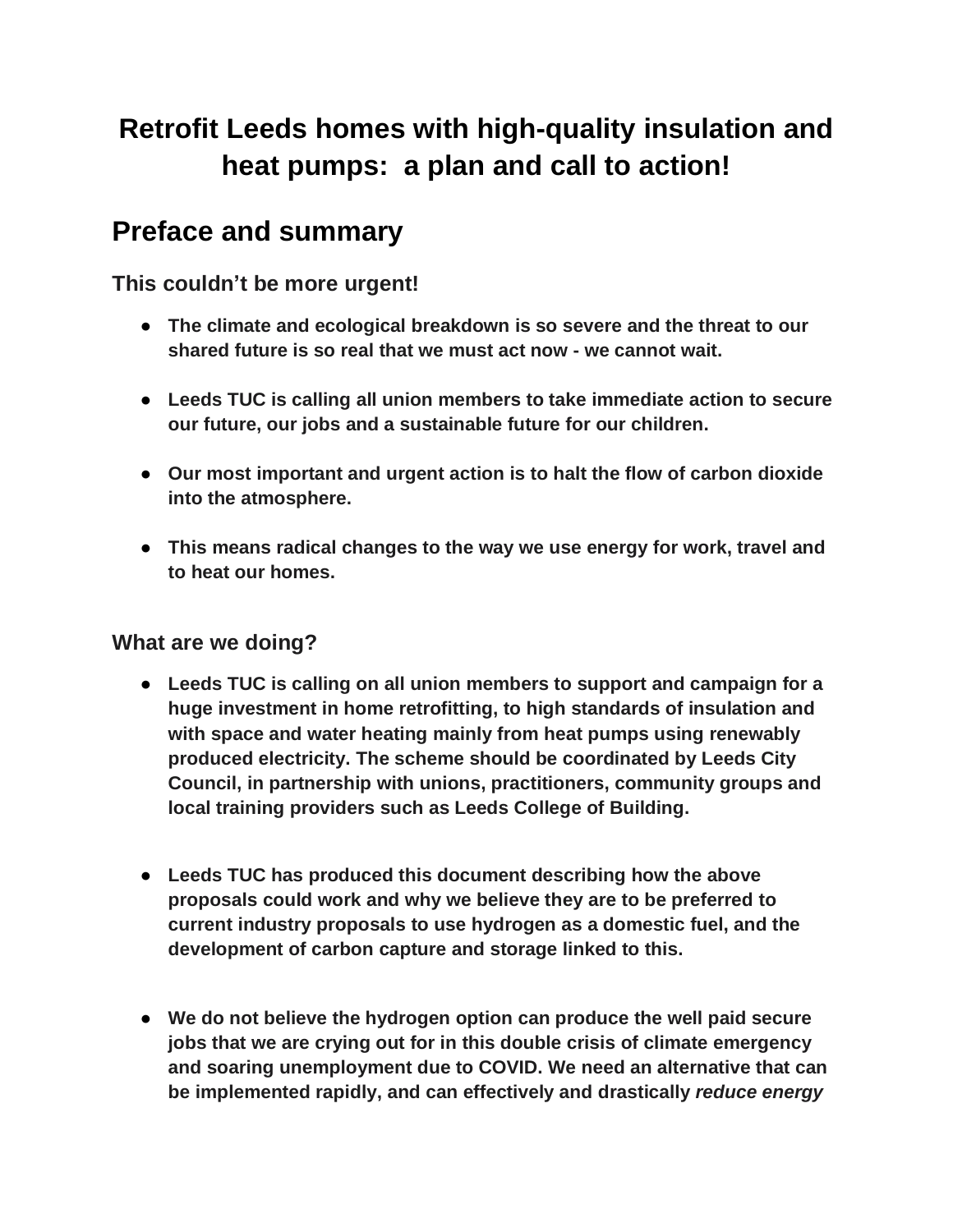*demand* **to ensure a long term carbon neutral future for our families whilst saving householders money and making our homes more comfortable now.**

- **● All union members and jobseekers must demand the training or retraining necessary to equip them for the new, sustainable economy that we must build, with an urgent plan for the investment and the policies needed to get workers employed where they are needed - in retrofit, sustainable building and transport, genuinely renewable energy and similar green projects.**
- **● In setting out a plan for Leeds, our hope is to offer a model that will be taken up by other towns, cities and regions, providing a basis for collaboration between local authorities and a common focus for trade union and community-based campaigners.**

## **What you can do**

- **● Contact your local union representative and arrange urgent meetings to discuss this document and what you can do to support its proposals**
- **● Read up on the facts so you have an informed argument when presenting your case to union leaders. References at the end of this document may be a useful starting point.**
- **● Join local and regional campaigns for a just transition to real, sustainable, well-paid jobs that will ensure an equitable future for all.**
- **● Take a motion to your branch asking for the adoption of a policy of jobcreation through mass retrofitting of homes with insulation and heat pumps, with the funding and training needed to make this an urgent reality**

**(The model motion at the end of the document sets out some more specific actions and demands that you could include in your motion).**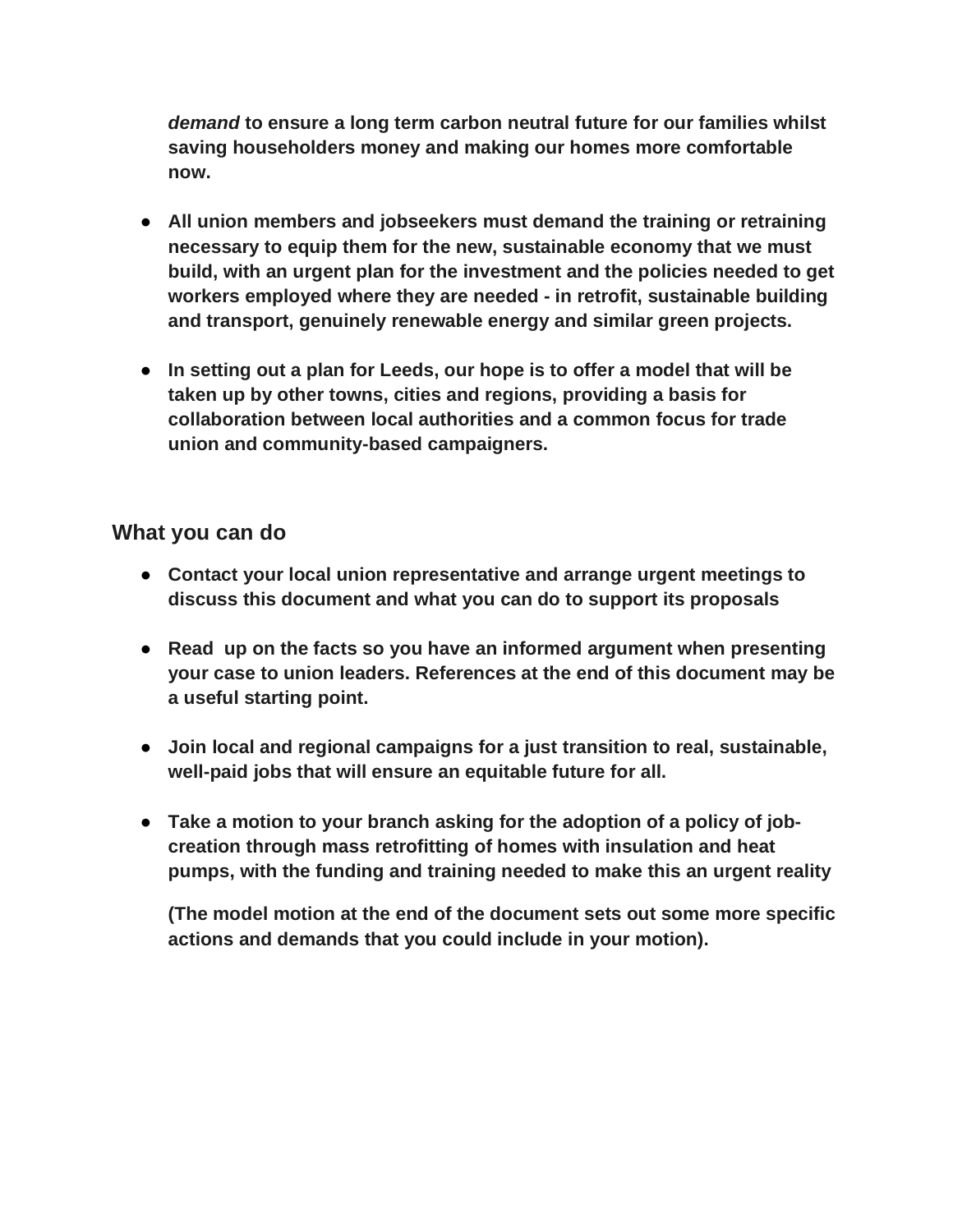## **Introduction - Why do we need an urgent programme for retrofitting homes?**

### **● Urgency of climate emergency**

Limiting global warming to 1.5 °C above pre-industrial levels would require global greenhouse-gas emissions to be halved by 2030 **[1]**. But emissions are still rising, and on current trajectories a more likely scenario is a temperature rise of somewhere between 2.4 and 4 degrees, potentially exposing literally billions of people to life-threatening temperatures, extreme weather events, food and water shortages, disease, loss of livelihoods, mass displacement and war.

The UK government has set a target of net zero CO2 emissions by 2050, but we know this is too little too late: the Intergovernmental Panel on Climate Change (IPCC) estimated in 2018 that another 10 years at the current rate of global emissions was likely (ie with a probability of 66%) to commit the world to over 1.5 degrees of warming **[2]** Although estimates vary as to the amount of carbon we can still burn without passing that threshold, it is beyond doubt that the deepest cuts need to happen within years rather than decades - and that these cuts must come mainly from the "developed" countries which account for the largest share of emissions. In light of these facts, Leeds City Council has committed to cutting the city's carbon emissions by around 55% by 2025 and to net zero by 2030 **[3]**.

Heating and hot water for buildings accounts for around 20% of UK greenhouse gas emissions **[4]**, and the necessary switch to renewable electricity also depends on significant reductions in energy demand. We therefore argue that the only way to eliminate these emissions - within the necessary timescale and without sacrificing comfort - is to retrofit almost all homes to an excellent standard of energy-efficiency, and install heat pumps (electrically powered) as the primary method for space and water heating. We believe that Leeds City Council must lead the way, setting the pace for a rapid roll-out of such a scheme across the country.

## **● Jobs post-COVID - a "green recovery"**

TUC Yorkshire and the Humber **[5]** has highlighted the high risk of mass unemployment in the region resulting from the COVID crisis, potentially affecting many of the 775,600 workers who have needed support from the government job retention or self-employed income support schemes, as well as new entrants to the labour market, and those whose sectors are hit by the general downturn in the economy. In particular, 18% of young workers in the region are likely to face unemployment.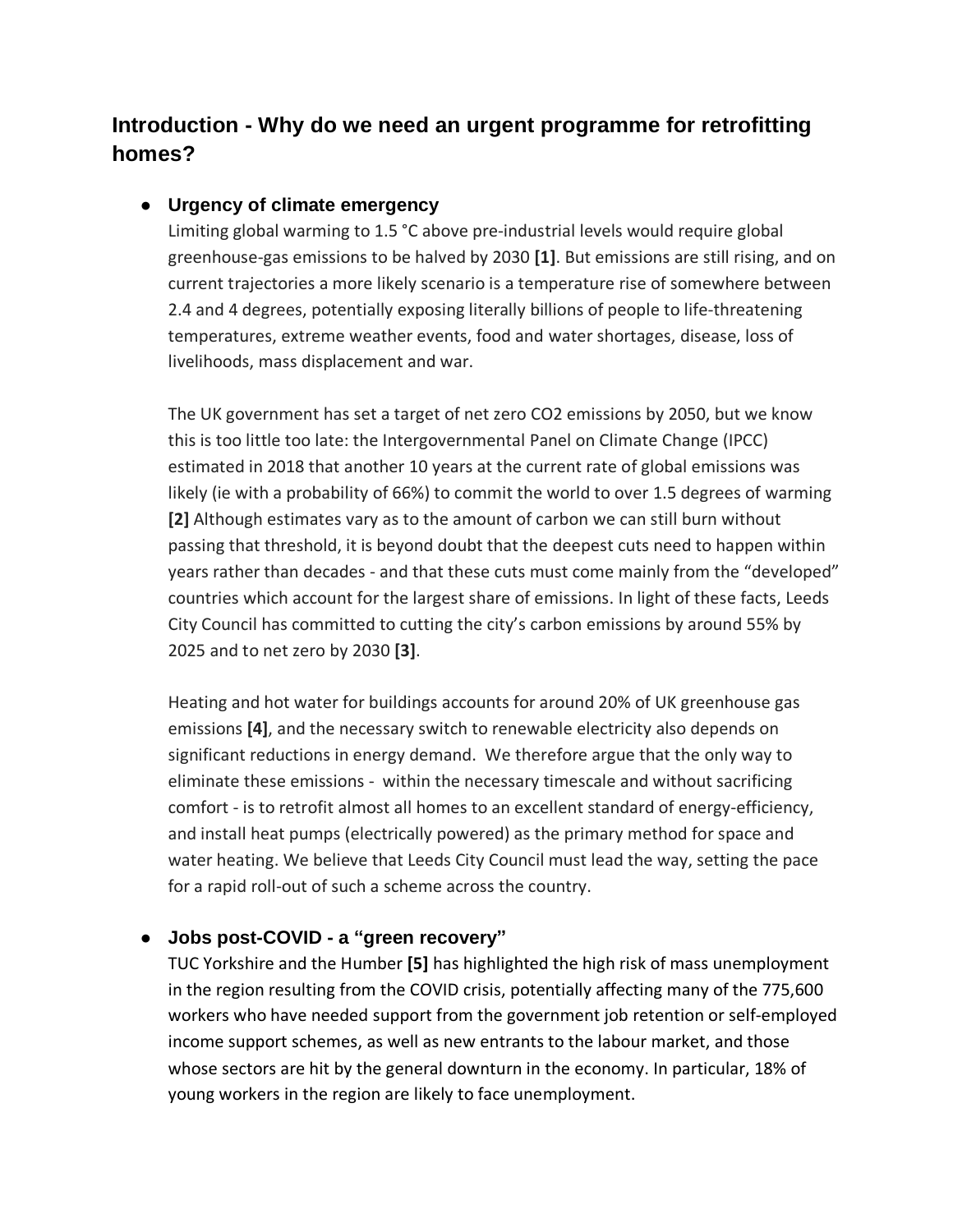Although Leeds itself has relatively few workers employed in carbon-intensive sectors, around 28 000 workers in the North of England as a whole will need to be redeployed as part of a transition away from fossil fuels, pointing to an urgent need for reskilling and redeployment into jobs which help decarbonise the economy. Research from Oxford University **[6]** has shown that investment in transitioning to a net zero carbon economy can lead to higher levels of job creation than traditional stimulus packages. However, amongst its many positive recommendations for creating "green" jobs, the regional TUC's discussion of housing is least developed, and makes no specific mention of the emergency-level, wide-scale deep-retrofit programme needed to achieve net zero carbon in our housing stock.

Housing has seen a perfect storm of high rents and atrocious conditions in the private rented sector, cuts in Housing Benefit, sell-offs of council homes and unaffordable mortgages. High energy costs eat further into wage and benefits incomes which have dropped significantly in real value, leaving many thousands unable to heat their homes, with severe consequences for both physical and mental health. An urgent programme of deep retrofitting would not only create thousands of decent skilled jobs, but also deliver immediate social benefits whilst very significantly aiding the fight to avoid catastrophic global heating.

## **Why super-insulation and heat pumps?**

**● Net zero can't be achieved without steeply reducing energy demand** There can be no realistic pathway to zero carbon which relies solely on changes in the way we produce energy. Continuing to extract and burn carbon-based fuels in any form - *with or without carbon capture* **[7,8]** - is not compatible with preventing dangerous global heating. On the other hand, converting all domestic heating and hot water to electricity from renewable sources - or even to "clean" hydrogen (see below) - is viable only if demand is significantly reduced. This need not mean that we miss out on comfort; in fact, if homes are properly adapted we can make them warmer (and cheaper to run) whilst using far less energy. Insulating a home to a very high standard can reduce the need for energy input by around 80%, meaning that heat pumps using renewably produced electricity will provide adequate heat with a minimal carbon cost.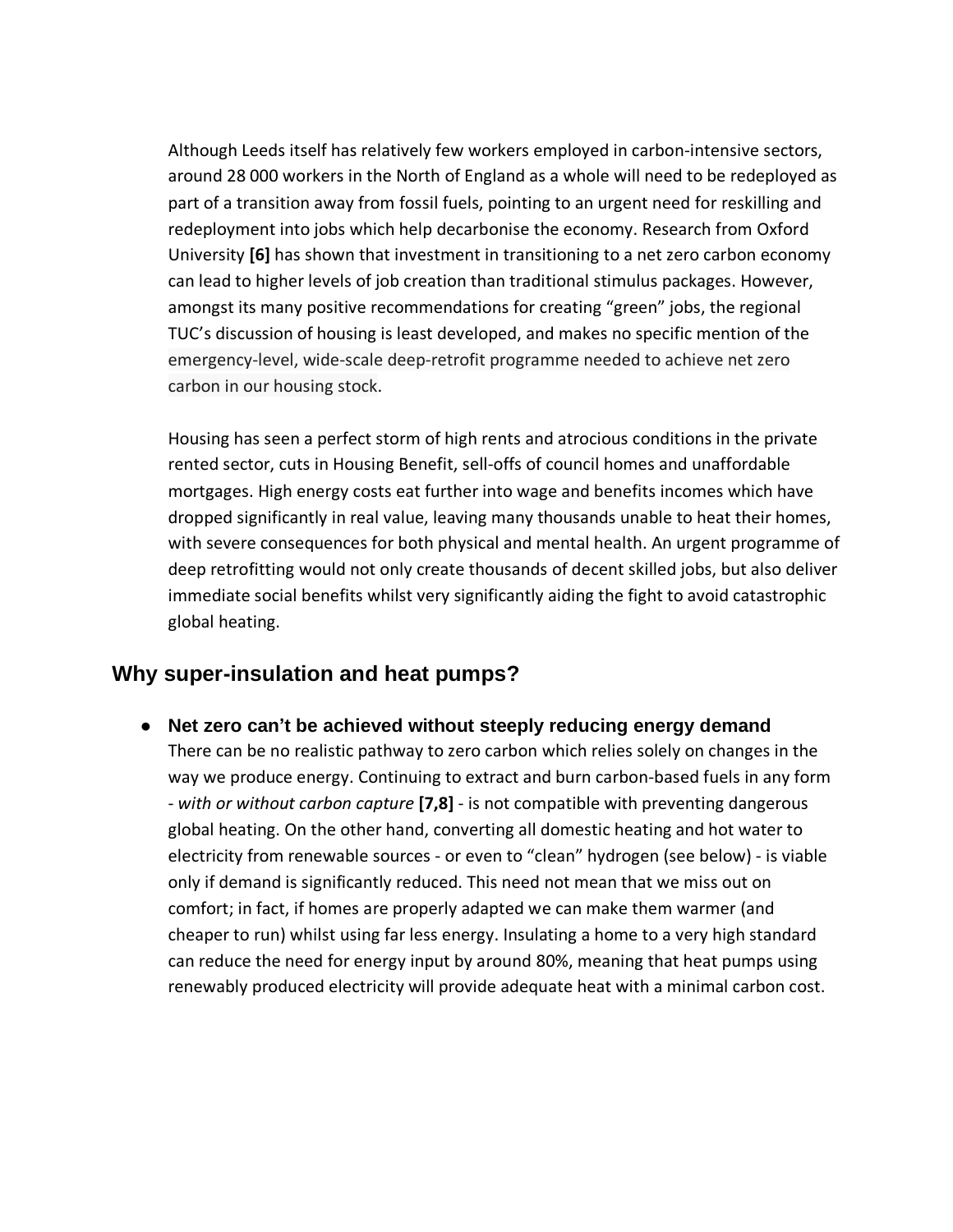**● Drastically reducing the cost of keeping warm - need for heating minimal, huge benefits for physical and mental health**

A reduction in energy requirement means a comparable reduction in bills. According to the latest estimates an appalling 13.5% of Leeds residents live in homes that are hard to heat due to structural features *and* are unable to pay for this without limiting food and other essentials **[9]**. High energy costs are a significant financial stress on most low-tomedium income households. Cold homes have wide-ranging effects, including higher incidence of respiratory and cardio-vascular illness, significantly greater incidence of anxiety and depression in both adults and children, and higher levels of asthma, respiratory infections and slower physical and cognitive development in children **[10].**

An excellent standard of insulation can save hundreds of pounds a year in bills, and heat pumps are expected to have lower running costs once installed, compared with a gas or hydrogen boiler with the same package of retrofits **[11]**. Like a boiler, they provide hot water as well as heating the living space - and in a heat-wave (which we expect to become a more common and severe occurrence) they could be used to *remove* excess heat too.

**● Can create tens of thousands of local jobs, distributed around the country, so contributing to the regeneration of regions affected by industrial decline.**

The Institute for Public Policy Research points out that energy efficiency is a labour intensive sector, with the ability to create 34,000 full-time jobs in the next two years alone **[12]**. By 2035 over 325,000 jobs could be created in the UK, in a scenario based on heat networks, heat pumps and energy efficiency measures - and even this is based on a scale of work and level of retrofit well below what would be needed to maximise energy efficiency.

Estimates by the Parity Project, who have produced the CROHM methodology for assessing and designing whole-house retrofit plans, are more ambitious, suggesting that getting all UK homes to an Energy Performance Certificate level C by 2030 would require *223,387 additional tradespeople immediately, rising to around 400,000 over the decade* **[13]**. Bringing the majority of stock up to an EPC rating of A/B (as is the ambition of Leeds City Council, **[14]**) would need a far bigger programme.

Moreover, these would be local jobs contributing to the regeneration of regions hit by industrial decline, and providing additional opportunities for local job creation through localising supply chains, in line with council aspirations to maximise retention of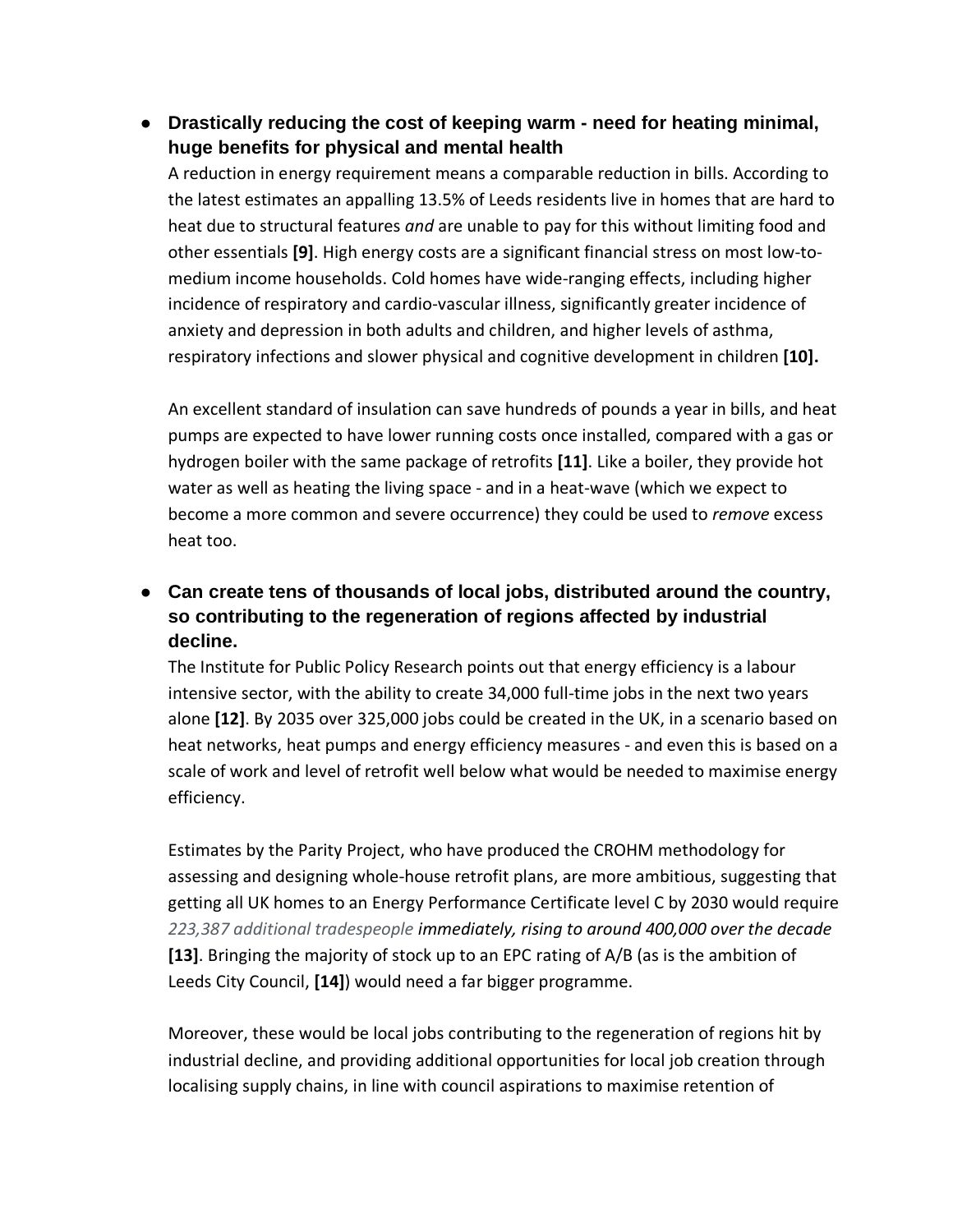economic output for the benefit of the local community. There is an opportunity here for Leeds City Council to implement strategies for meeting its wider economic and social goals, which can be taken up by other local authorities across the country.

**● A programme of mass deep retrofitting and installation of heat pumps compares well with other pathways for domestic heating** Regardless of the heating technology used, deep retrofit (eg to near-Passivhaus/EnerPHit**\*** or PAS 2035 standard**\*\***) is needed to minimise energy demand, in some cases even eliminating altogether the need for any heating beyond that from solar gain and radiated body heat.

In this scenario, heat pumps are adequate for heating most homes; they are already widely available, and production and installation could be rapidly scaled up to meet demand **[15]**. They may be combined with district heating networks, and have the ability to cool as well as heat space - a possible solution to overheating in Leeds high rise flats with external cladding!

Adequately insulating homes can therefore virtually eliminate domestic reliance on carbon-based fuels - whether wood, coal or gas for electricity generation, gas as a direct domestic fuel, or gas for hydrogen production. This is vital, as scenarios based on decarbonising these fuels depend on massive development of carbon capture and storage (CCS) infrastructure. CCS is currently unproven at the necessary scale, involves a significant additional energy demand, and is unlikely in practice to achieve the necessary CO2 capture rates **[16],** whilst the question of the long-term "security" of stored CO2 should give us concern. Just as crucially, such a system would not be on stream within the necessary timescale. A focus on such a pathway is therefore a dangerous distraction from the urgency of large-scale job creation through investment in domestic energyefficiency measures such as we are proposing, along with rapid expansion of existing clean energy.

The Northern Gas Networks' H21 project **[17]** - the proposed conversion of domestic gas supplies to hydrogen - depends, in its first phase, on the production of hydrogen from natural gas by the process of steam methane reforming **[18],** thus increasing UK reliance on imported gas, and again relying on (currently non-existent) large-scale CCS to remove the CO2 produced in this process **[19]**. The capacity to produce a "green" hydrogen from water at the scale and cost required is a distant prospect, in part because it would require a huge input of renewable-produced electricity - making it nonsensical as an alternative to electrification of home heating (with potentially some use of "green"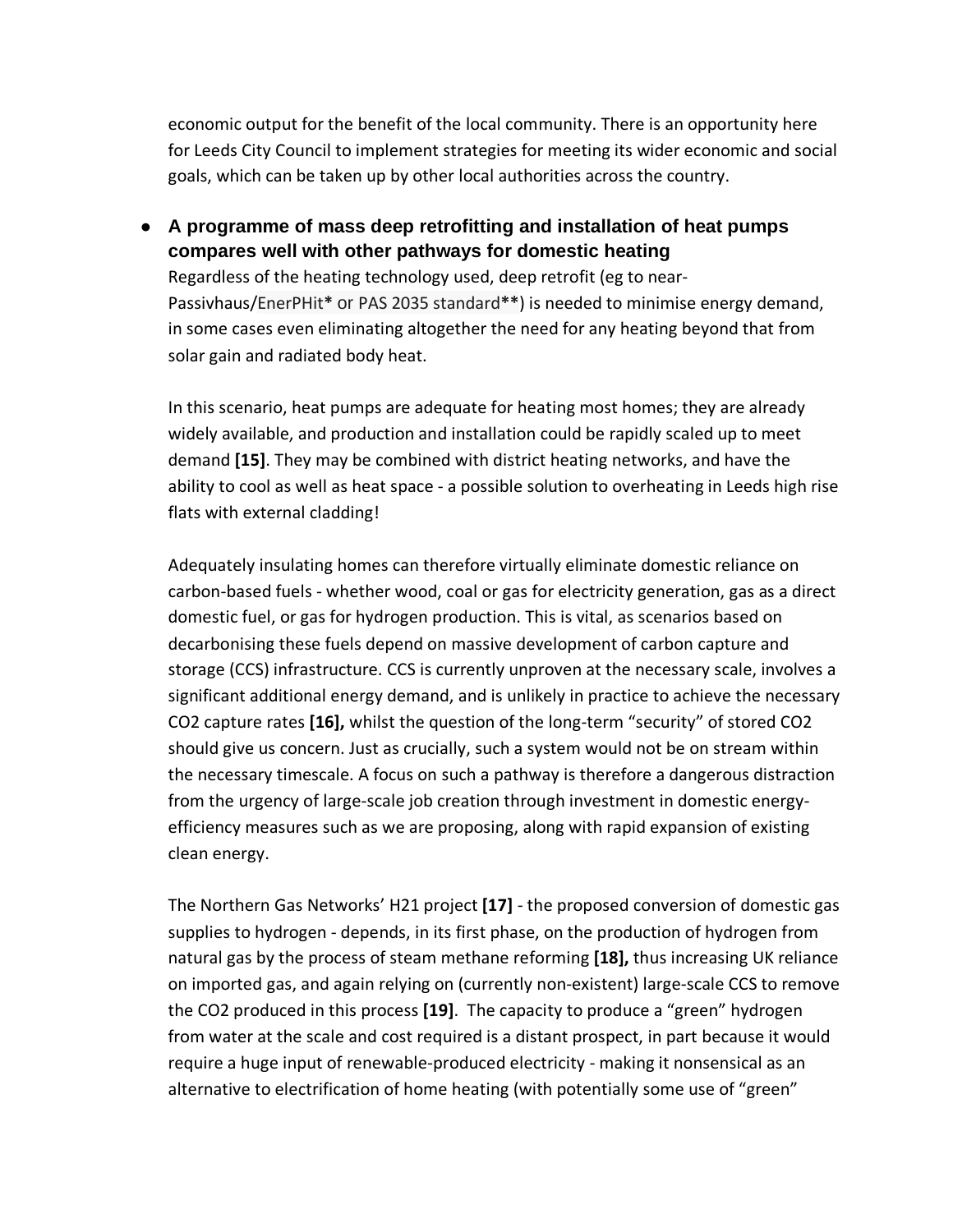hydrogen in industry in the longer term, and as a chemical store for surplus renewable energy). Projects such as H21 inevitably mean massive diversion of resources away from genuine decarbonisation and into infrastructure that locks in fossil-fuel dependency for years to come - whilst simultaneously reinforcing corporate control of energy infrastructure at the expense of democratically controlled programmes that place workers and households at the centre.

The timescale and ambition for H21 is not encouraging: to paraphrase the H21 North of England report, conversion will not begin until 2028, and will see only 3.7 million properties converted by 2035 and 15.7m by 2050 **[20].** This may seem a lot but is trivial in comparison to the speed and scale of emissions savings needed, which require an urgent programme of deep retrofit to at least 26 million homes across England, as well as investment in existing, genuinely renewable, energy sources (solar, wind, geothermal, tidal) and the skilled workers needed to install and maintain them. Prioritisation of retrofitting to high (PAS35) energy-efficiency standards, combined with installation of heat pumps, is the pathway recommended by the majority of environmentally-concerned organisations, eg:

**Centre for Alternative Technologies <https://www.cat.org.uk/> Friends of the Earth <https://friendsoftheearth.uk/> Institute for Public Policy Research <https://www.ippr.org/> Greener Jobs Alliance <http://www.greenerjobsalliance.co.uk/> The Committee on Climate Change <https://www.theccc.org.uk/>**

## **● A plan based on deep retrofitting brings more opportunities for community involvement and democratic governance**

A programme of the necessary ambition would need to be coordinated by local authorities, in collaboration with tenants' and community groups, existing communitybased environmental projects, retrofitting practitioners, and of course the unions representing construction trades and those providing training. The Leeds Citizen's Jury is an example of a two-way approach which could be extended, of providing educational input to communities to support their participation in policy development. (Leeds Citizens' Jury has already placed a mass retrofitting programme high on its list of recommendations to the council **[21]**).

A successful programme depends crucially on "buy-in" from tenants and residents in all housing tenures, with retrofit ideally carried out on a whole-street or neighbourhood group basis, potentially across a mix of tenures within that group, or on behalf of a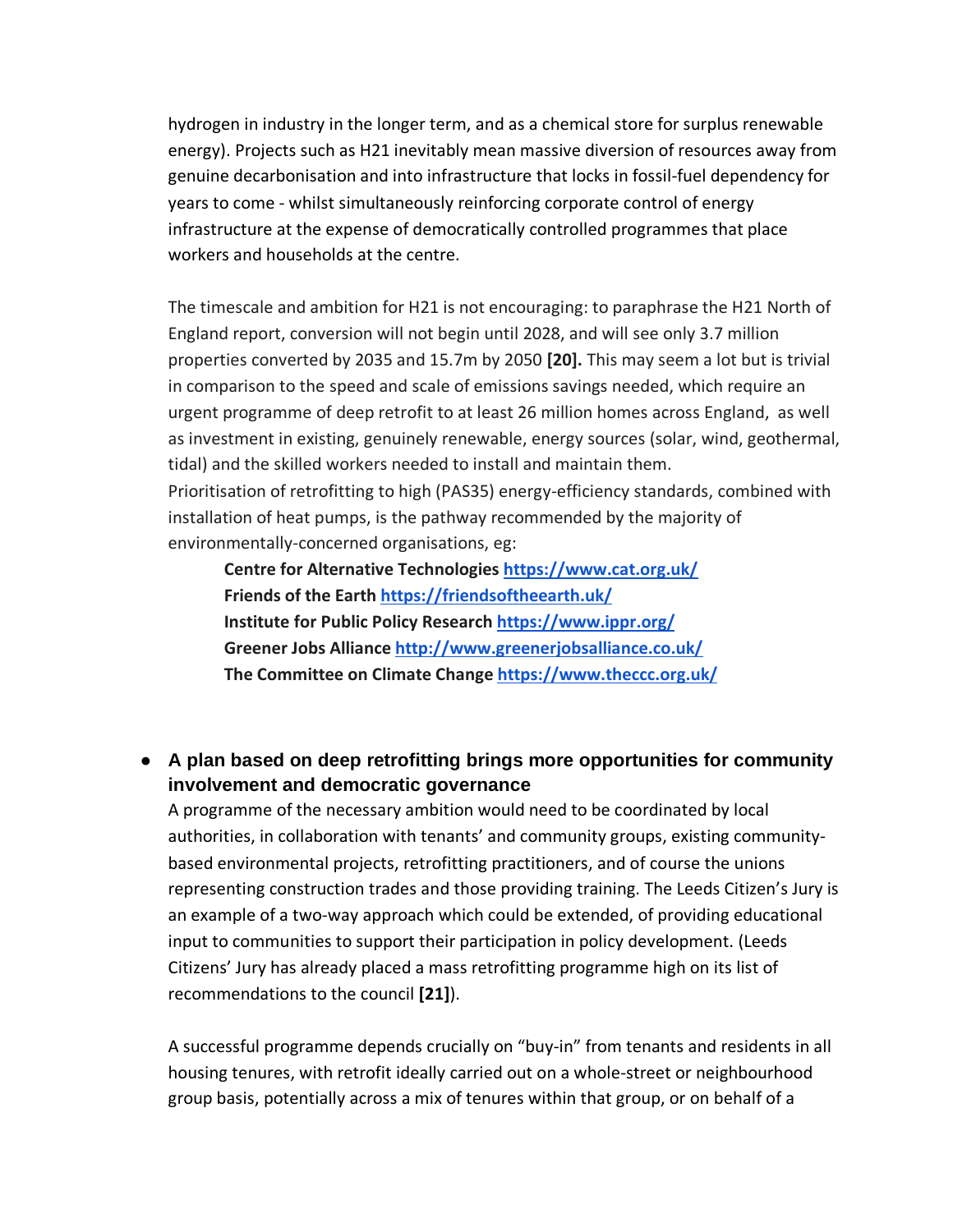cooperative or a self-organised group of home-owners. This implies a high level of community activity with a need for ready access to information (both technical and financial), drawing on initiatives such as RetrofitWorks **[22]**, Carbon Coop **[23]** and onestop shops (see Otley Energy **[24]**). In addition, some groups may opt to buy in house assessments and training to do the work themselves under professional supervision (see models offered by SURE Insulation **[25]**).

Beyond promotion and information sharing, perhaps the most crucial role for community groups, alongside unions, will be to campaign for the national policies and funding to enable the work to be done equitably and at the necessary scale! Grass-roots campaigns for retrofitting would have major payoffs in generating conversations in workplaces and neighbourhoods, raising awareness and creating a greater sense of agency and involvement with regard to the immediate and drastic change needed in many areas of life and work to limit global heating.

## **How do we see this plan being implemented?**

Implementation must be considered in detail by the local authority in collaboration with unions, community organisations, other housing providers and low carbon building and retrofitting practitioners. Essential principles are community involvement and access to information, and of course prioritising council and other social housing, and areas with a high incidence of fuel poverty. Collaborating with housing and anti-poverty campaigners and community-based mutual aid and self-provisioning projects (eg PAYF cafes and free shops) is part of building this as a solidarity project connected with other concerns of those on low incomes. Other considerations include:

## **● Labour and training models**

We are conscious of the huge problems caused by chaotic and exploitative employment conditions in the construction sector, with over a million construction workers in bogus self-employment and 300 000 more employed by umbrella companies. Clearly this poses a threat to workers' conditions and security of employment as well as to training opportunities. The long outsourcing chains common in both public and private sector projects pose additional problems for standards and accountability. Insecure and inflexible employment conditions combined with entrenched stereotyping have also resulted in persistent gender inequality issues, with women comprising only 12.5% of workers in the construction sector **[26]**.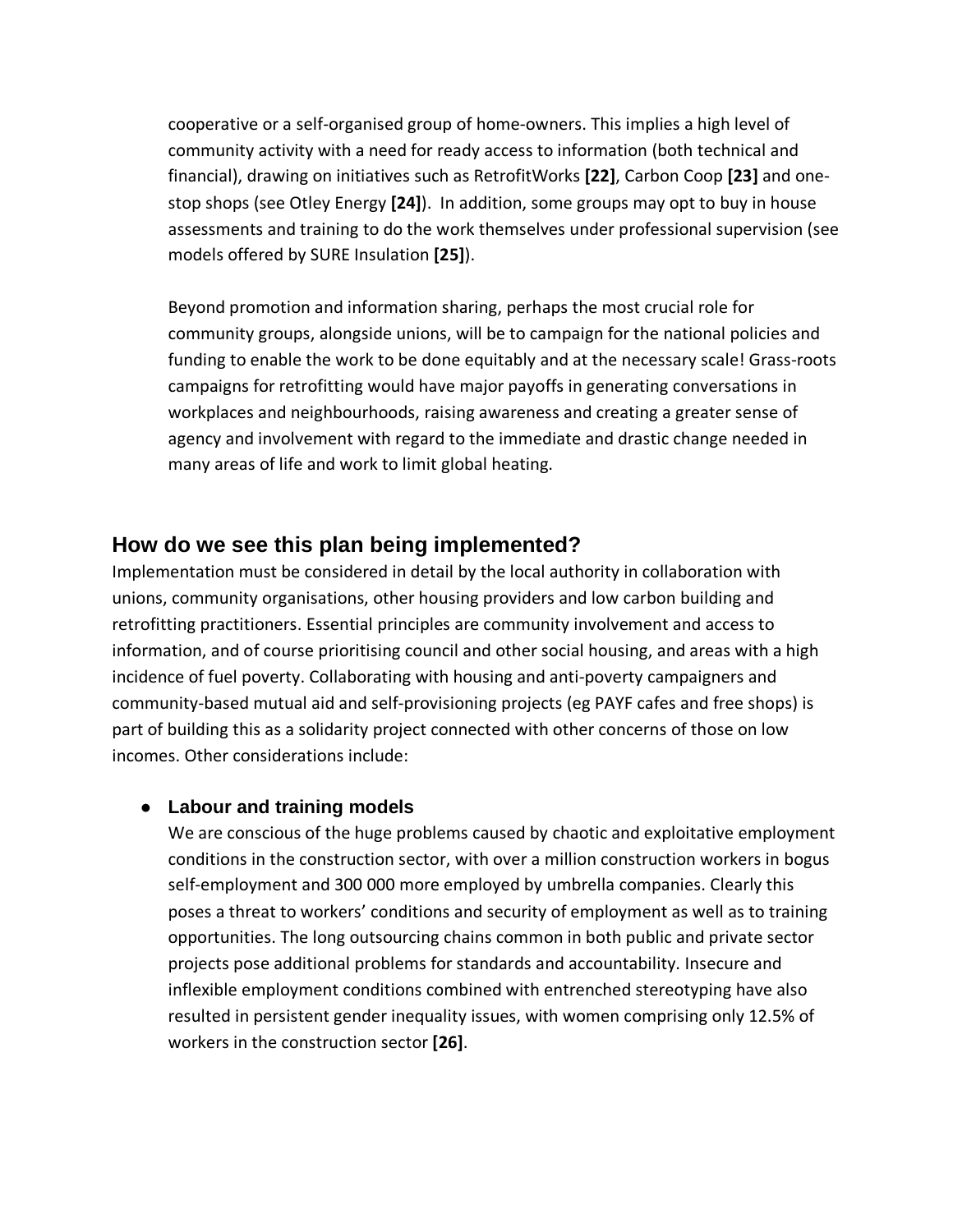Training for low-emissions construction and retrofit is compromised by the deep underfunding of adult education; the narrow scope of most training courses which prevents trainees understanding the whole house and how the different elements fit together; the structure of the industry (predominance of small businesses, often narrowly specialised, without capacity to offer good-quality apprenticeships or sufficiently broad-based work experience, widespread use of labour only contracts etc), and separation of trainings for installing heating systems from those dealing with energy-efficiency. Initial training and upskilling needs to be a high priority for funding, especially in the current context of youth unemployment, job losses connected with COVID, and the need to transition workers away from high-emissions production.

We favour local authority insourcing of labour (direct labour organisations or DLOs), which is not only cheaper and more accountable, but also gives a unified workforce more say, more leverage in terms of pay, conditions and job-security (including, for example, parent-friendly employment conditions and stronger protections against gender-based harassment or discrimination) and potentially a structured framework for skills development. At the same time, this would enable local authorities to develop an integrated approach to training, employment and planning works for public need.

Whilst large-scale projects are dependent on the availability of suitably skilled labour, training provision is equally dependent on the availability of suitable work experience and employment destinations, so strong collaboration between the council and Leeds Building College is vital. Here also lie opportunities for encouraging young women into the sector, as well as those hit by the COVID crisis or who are seeking to escape the trap of low-paid precarious employment. Addressing the gender imbalance in the construction sector is a key strategy to reduce the gender-based income gap and the generally more precarious position of women in the job market, currently worsened by the impacts of the COVID crisis **[27].**

At the same time, we recognise the importance of small businesses/social enterprises in demonstrating the standards which can be achieved, and of voluntary-sector projects which offer trainings as well as managed accommodation (eg Latch **[28]** and Canopy **[29]** in Leeds), as well as DIY projects which can upskill, enthuse and empower selforganised community groups. Unionisation drives in these sectors would be essential in order to integrate these employment models on the basis of common standards of pay and conditions alongside common standards for skills and outcomes of the work.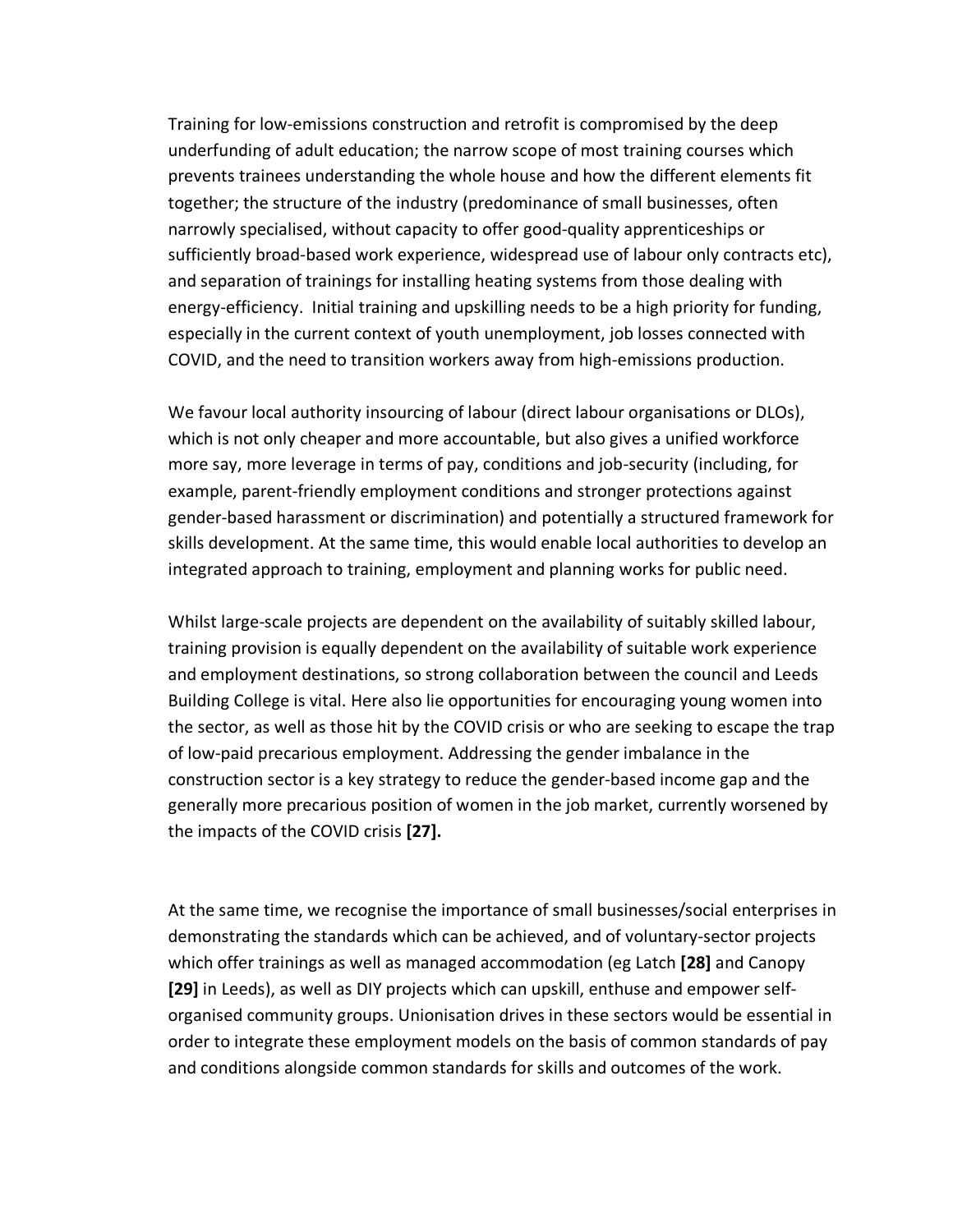#### **● Funding**

IPPR and local organisations such as Otley Energy recommend a "blended" approach with, for example, private homeowners receiving means-tested grants guaranteeing them at least 50% of the cost of retrofits with low-interest loans for the remainder, whilst council and Private Registered Providers (aka housing associations) could use a model such as Energiesprong **[30]**, in which the capital costs are essentially repaid from the savings on tenants' energy bills. However, the most equitable (indeed, redistributive) approach with the highest likely take-up would be a national programme financed entirely from progressive taxation, and coordinated by local authorities.

Regardless of what approach is used, it needs to support a community-wide plan and a whole-house approach to retrofit, even if this has to be done in stages. Whilst "piecemeal" improvements make a difference (for example energy-efficient appliances, smart controls, triple glazing or loft insulation applied as a single intervention), a wholehouse approach is required to avoid a scenario where one improvement simply shifts heat loss elsewhere, or needs upgrading later. Small grants to homeowners such as we have seen in the Summer budget, as well as being inequitably targeted, invite this kind of unplanned piecemeal work.

The government has offered £380 million per year for 10 years to the social rented sector through the Social Housing Decarbonisation Fund **[31]**. However, covering even half the cost of retrofitting social rented sector homes falling below EPC level C would need £1.8 billion per year over the same period. The IPPR **[32]** estimates that the full cost of retrofitting all homes currently falling below this standard would be around £10.6 billion per year through to 2030, reducing to £7 billion per year from 2030 to 2050 (including private investment, which is likely to become far easier to leverage once the market is established). We need to go much further and much faster than that! However, there is scope for trade unions to perform their own analyses of cost and best funding models, and to campaign accordingly!

We should also remember that an estimated £10.7bn per year investment is needed to provide the 150 000 new council and other social rented houses per year that are needed to help fix the shortage of affordable homes **[33]** - and potentially somewhat more if these homes are to be built to adequate (PAS 2035) standards. However, investment in council housing not only pays for itself through rents, but also brings huge returns for the economy both in terms of employment in the sector and in boosted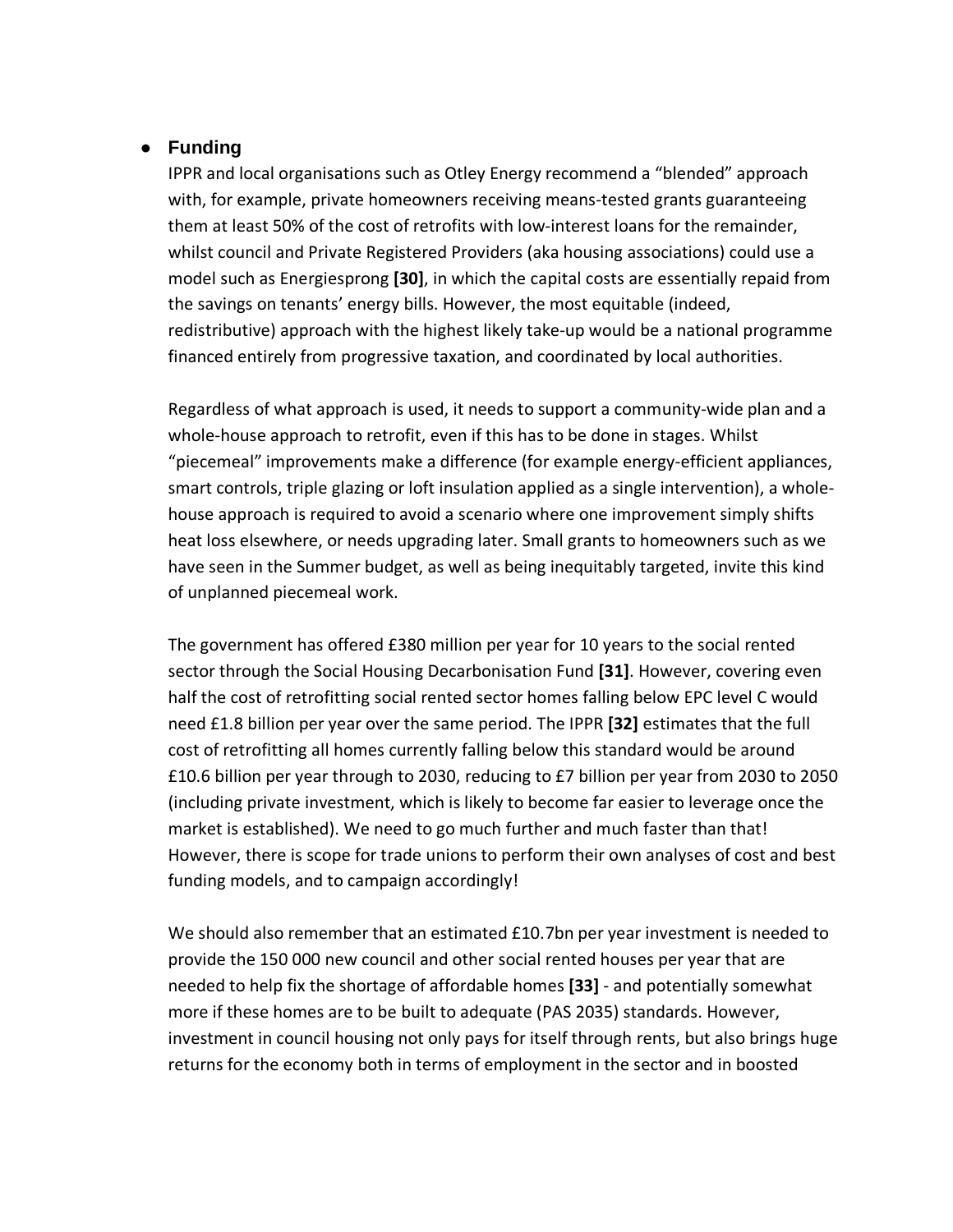supply chains, as well as large savings on Housing Benefits, health and social care, and benefits on numerous measures of social well-being.

#### **● The private rented sector**

This is the most problematic sector, with almost 70% of the private rented sector in Leeds having an EPC (Energy Performance Certificate) rating of D or E, with over 15% with a rating of F and below **[34]**. Clearly, far more stringent statutory standards are needed for this sector, with powers for councils to require landlords to participate in street- or neighbourhood-based retrofit schemes. Help for landlords to upgrade their properties would need to be accompanied by measures to prevent the improvements resulting in rent rises placing decent homes yet further out of reach of ordinary workers and benefit claimants.

## **Campaign demands**

- To ensure democratic ownership and control of a mass programme of retrofit, with proper representation of both workers and householders, the programme needs to be coordinated by the council and developed in collaboration with the unions, as well as with residents and community organisations and retrofit practitioners. We are calling upon Leeds City Council to convene a working group which includes representatives of Leeds TUC and of relevant unions, to develop a specific strategy along the lines we have suggested.
- As well as working with the council, the City Region and community organisations to develop plans for mass deep retrofitting and installation of heat pumps, unions need to pose demands for national policy and government investment to support this pathway to a rapid decarbonisation of the domestic sector. This must include the necessary training and job creation schemes, and up-front government investment in large-scale projects in the social sector, implemented by local authorities, to stimulate supply chains, bring down prices, and create guarantees of job destinations for trainees and candidates for reskilling and redeployment.
- Unions can be proactive in estimating funding and training needs, drawing on skills and experience to develop policy on best training and employment models, and lobbying and advocating at the highest level for the necessary funding and policy frameworks, including necessary standards of energy efficiency for all housing regardless of tenure.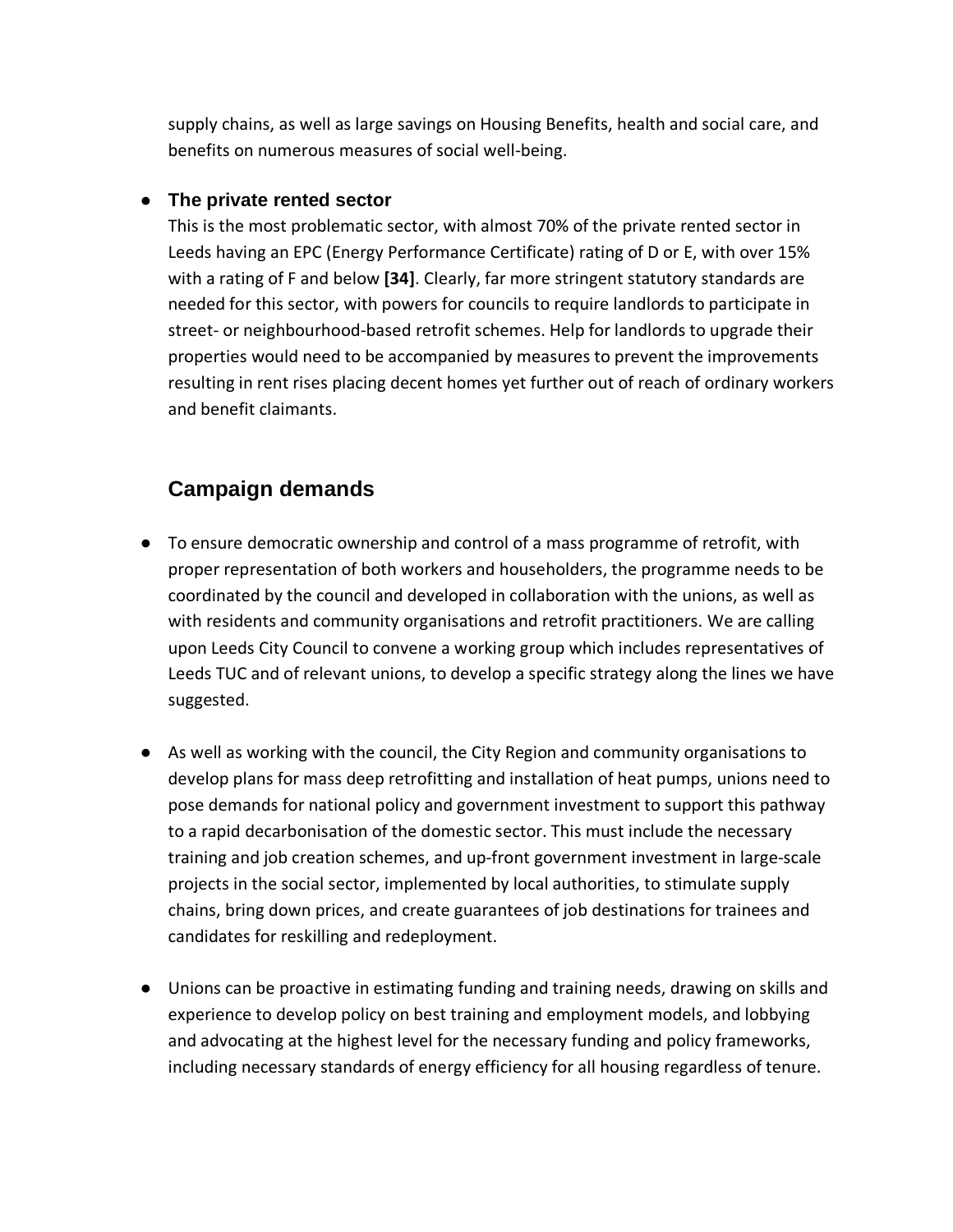● Union members at the grass roots have an important role in pushing, through their branches, for these policies to be adopted at the highest level in their unions, as well as forming alliances with community-based campaigns. Union members are also householders and community members, and so stand to gain on all fronts from demands not just for work, but for socially useful and necessary work that will benefit their families and communities now and in the future.

#### **Notes**

**\*For details of Passivhaus construction and the related EnerPHit Standard for retrofit see, for example, [https://www.passivhaustrust.org.uk/what\\_is\\_passivhaus.php](https://www.passivhaustrust.org.uk/what_is_passivhaus.php)**

**We suggest that aiming for EnerPHit certification for the millions of homes which need to be retrofitted within the next few years would be unrealistic, as it would require all components to be certified to full Passivhaus standard. A more pragmatic aim would be to achieve the best performance improvement possible for each dwelling using existing components, thus making it cheaper and faster. However, it must be emphasised that such a whole house approach must go far beyond a standard package of cavity wall insulation, double glazing and loft insulation.**

**The importance of a proper evaluation and whole-house plan for each dwelling or group of dwellings cannot be overstated, along with safety checks, inspection and monitoring of energy performance. Given the variety of routes involved in the delivery of retrofit across the housing stock in practice, these requirements underscore the importance of the council's direct coordinating and monitoring role across the range of finance and implementation models and housing tenures.**

**\*\* PAS (Publicly Available Specification) 2035 is designed to improve the quality of retrofit work for domestic properties, incorporating a whole building approach to the retrofit process. "[TrustMark](https://www.trustmark.org.uk/ourservices/pas-2035)" holders will be required to comply with this standard when carrying out any domestic retrofit work (see [https://www.trustmark.org.uk/ourservices/pas-2035\)](https://www.trustmark.org.uk/ourservices/pas-2035)**

## **References**

- **1. Intergovernmental Panel on Climate Change (2018)** *Special Report on Global Warming of 1.5 degrees* **<https://www.ipcc.ch/sr15/>**
- **2. Intergovernmental Panel on Climate Change (2018)** *Special Report on Global Warming of 1.5 degrees* **<https://www.ipcc.ch/sr15/>**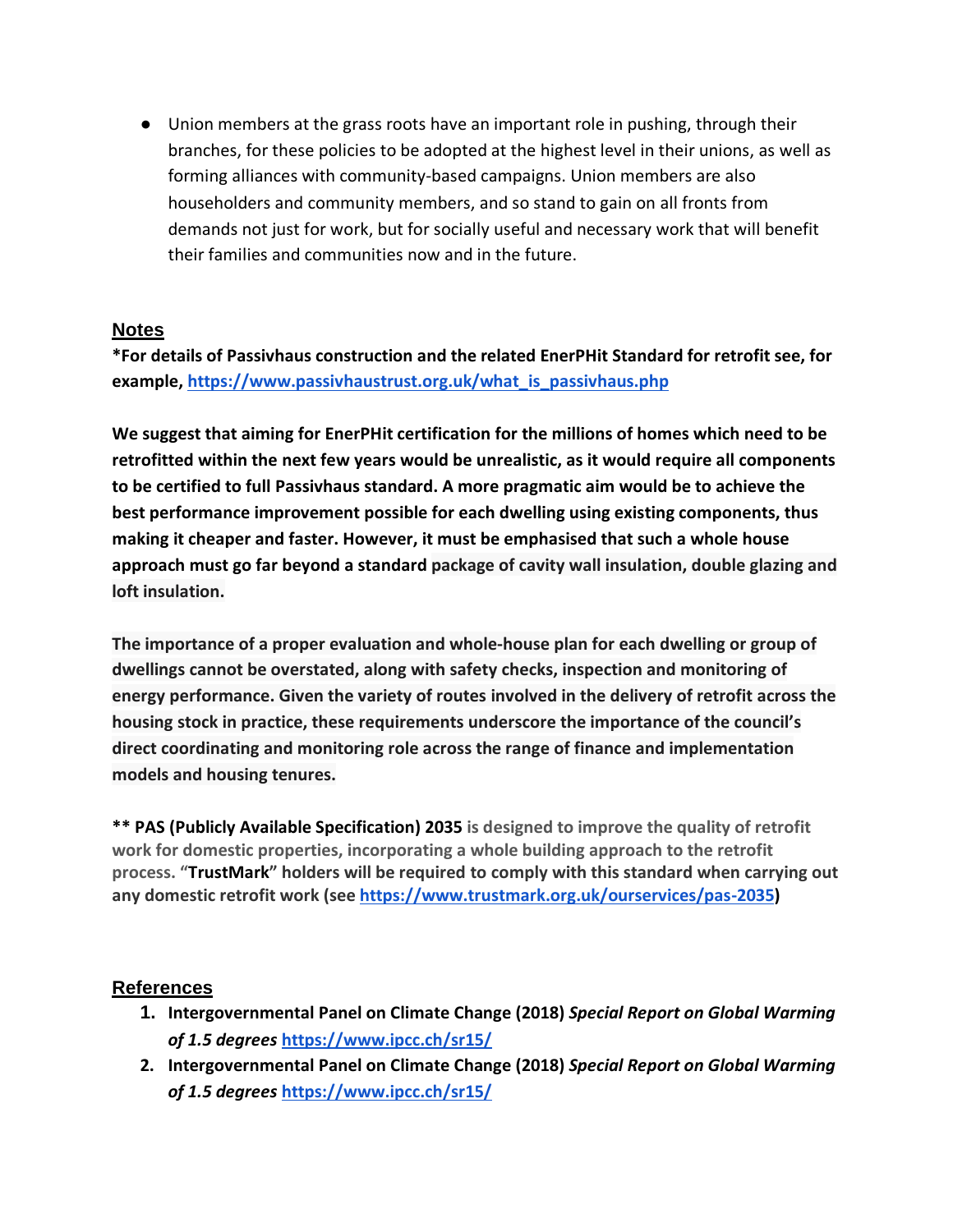- **3. Leeds City Council 2019 Climate Emergency cover report [https://democracy.leeds.gov.uk/documents/s198403/Climate%20Emergency%20Cove](https://democracy.leeds.gov.uk/documents/s198403/Climate%2520Emergency%2520Cover%2520Report%2520191219.pdf) [r%20Report%20191219.pdf](https://democracy.leeds.gov.uk/documents/s198403/Climate%2520Emergency%2520Cover%2520Report%2520191219.pdf)**
- **4. Leeds City Council 2019 Climate Emergency cover report [https://democracy.leeds.gov.uk/documents/s198403/Climate%20Emergency%20Cove](https://democracy.leeds.gov.uk/documents/s198403/Climate%2520Emergency%2520Cover%2520Report%2520191219.pdf) [r%20Report%20191219.pdf](https://democracy.leeds.gov.uk/documents/s198403/Climate%2520Emergency%2520Cover%2520Report%2520191219.pdf)**
- **5. TUC 2020** *A Better Recovery for Yorkshire* **[https://www.tuc.org.uk/sites/default/files/2020-](https://www.tuc.org.uk/sites/default/files/2020-07/A%2520better%2520recovery%2520for%2520Yorkshire.pdf) [07/A%20better%20recovery%20for%20Yorkshire.pdf](https://www.tuc.org.uk/sites/default/files/2020-07/A%2520better%2520recovery%2520for%2520Yorkshire.pdf)**
- **6. 0 Allan. J et al., (May 2020) A net-zero emissions economic recovery from Covid-19 at [www.smithschool.ox.ac.uk/publications/wpapers/workingpaper20-01.pdf](http://www.smithschool.ox.ac.uk/publications/wpapers/workingpaper20-01.pdf)**
- **7. Trade Unions for Energy Democracy, 2015, [http://unionsforenergydemocracy.org/resources/tued-publications/tued-working](http://unionsforenergydemocracy.org/resources/tued-publications/tued-working-paper-5-the-hard-facts-about-coal-landing/)[paper-5-the-hard-facts-about-coal-landing/](http://unionsforenergydemocracy.org/resources/tued-publications/tued-working-paper-5-the-hard-facts-about-coal-landing/)**
- **8. Mark Z. Jacobson. The Health and Climate Impacts of Carbon Capture and Direct Air Capture.** *Energy & Environmental Science***, 2019; DOI: [10.1039/C9EE02709B](http://dx.doi.org/10.1039/C9EE02709B)**
- **9. Leeds City Council Best Council Plan 2018/19 - 2020/21 [https://democracy.leeds.gov.uk/documents/s178000/App%202%20-](https://democracy.leeds.gov.uk/documents/s178000/App%25202%2520-%2520BCP%25202018-21.pdf) [%20BCP%202018-21.pdf](https://democracy.leeds.gov.uk/documents/s178000/App%25202%2520-%2520BCP%25202018-21.pdf)**
- **10. Public Health England, 2014, Fuel Poverty and Cold Home-Related Health Problems [https://1drv.ms/b/s!AoXg\\_zk3fZjJnDxf7-euITHzzMnc](https://1drv.ms/b/s!AoXg_zk3fZjJnDxf7-euITHzzMnc)**
- **11. Institute for Public Policy Research (IPPR) 2020:** *All hands to the pump: a home improvement plan for England [https://www.ippr.org/research/publications/all](https://www.ippr.org/research/publications/all-hands-to-the-pump)[hands-to-the-pump](https://www.ippr.org/research/publications/all-hands-to-the-pump)*
- **12. Institute for Public Policy Research (IPPR) 2020:** *All hands to the pump: a home improvement plan for England [https://www.ippr.org/research/publications/all](https://www.ippr.org/research/publications/all-hands-to-the-pump)[hands-to-the-pump](https://www.ippr.org/research/publications/all-hands-to-the-pump)*
- **13. Liz Laine 2020** *Net Zero Housing Workforce [https://parityprojects.com/net-zero](https://parityprojects.com/net-zero-housing-workforce/)[housing-workforce/](https://parityprojects.com/net-zero-housing-workforce/)*
- **14. Leeds City Council 2019 Climate Emergency cover report [https://democracy.leeds.gov.uk/documents/s198403/Climate%20Emergency%20Cove](https://democracy.leeds.gov.uk/documents/s198403/Climate%2520Emergency%2520Cover%2520Report%2520191219.pdf) [r%20Report%20191219.pdf](https://democracy.leeds.gov.uk/documents/s198403/Climate%2520Emergency%2520Cover%2520Report%2520191219.pdf)**
- **15. Institute for Public Policy Research (IPPR) 2020:** *All hands to the pump: a home improvement plan for England [https://www.ippr.org/research/publications/all](https://www.ippr.org/research/publications/all-hands-to-the-pump)[hands-to-the-pump](https://www.ippr.org/research/publications/all-hands-to-the-pump)*
- **16. Trade Unions for Energy Democracy, 2015, [http://unionsforenergydemocracy.org/resources/tued-publications/tued-working](http://unionsforenergydemocracy.org/resources/tued-publications/tued-working-paper-5-the-hard-facts-about-coal-landing/)[paper-5-the-hard-facts-about-coal-landing/](http://unionsforenergydemocracy.org/resources/tued-publications/tued-working-paper-5-the-hard-facts-about-coal-landing/)**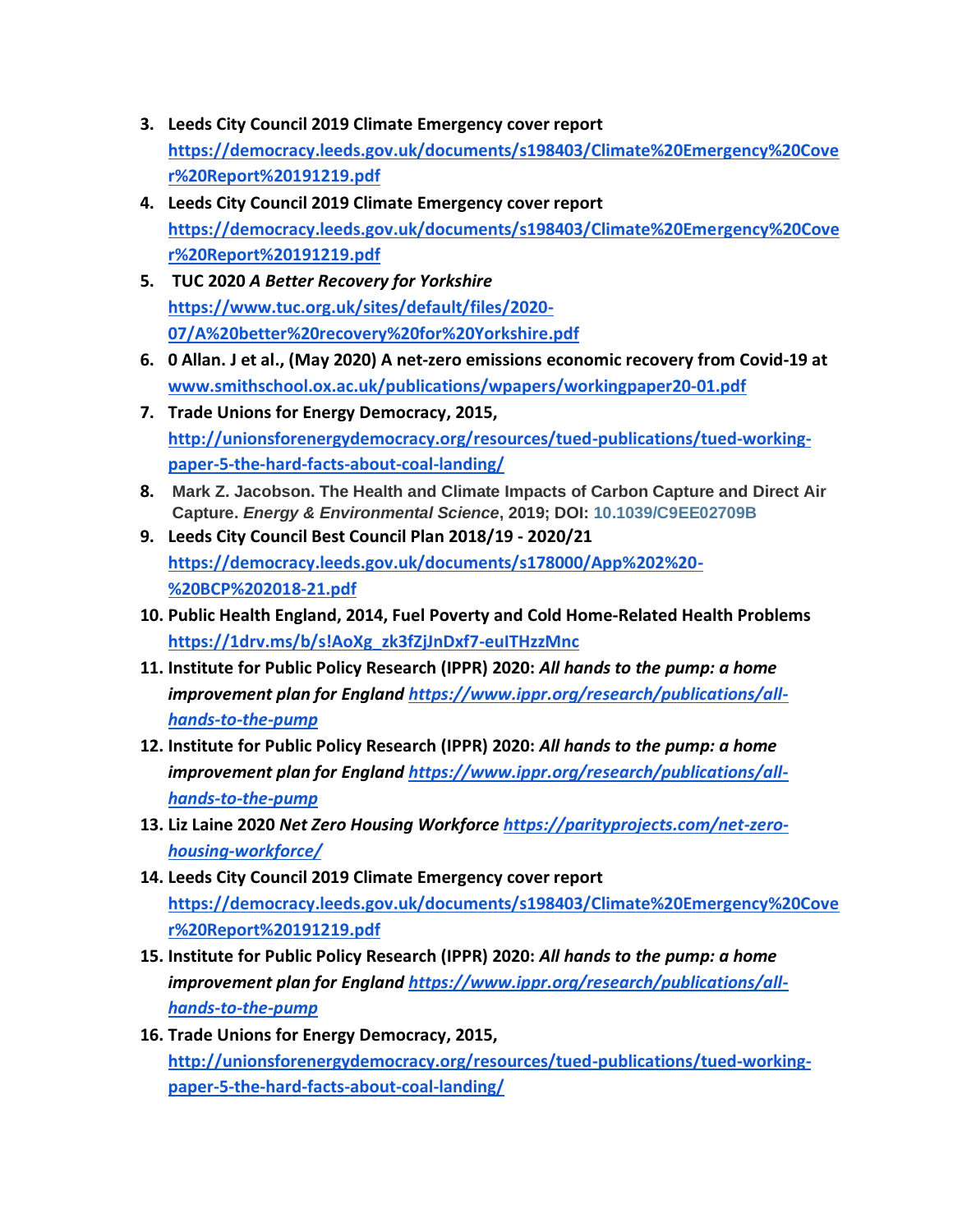- **17. See <https://www.northerngasnetworks.co.uk/>**
- **18. Leeds Climate Commission Hydrogen Position Paper [https://www.leedsclimate.org.uk/hydrogen-conversion-potential-contribution-low](https://www.leedsclimate.org.uk/hydrogen-conversion-potential-contribution-low-carbon-future-leeds)[carbon-future-leeds](https://www.leedsclimate.org.uk/hydrogen-conversion-potential-contribution-low-carbon-future-leeds)**
- **19. Institute for Public Policy Research (IPPR) 2020:** *All hands to the pump: a home improvement plan for England [https://www.ippr.org/research/publications/all](https://www.ippr.org/research/publications/all-hands-to-the-pump)[hands-to-the-pump](https://www.ippr.org/research/publications/all-hands-to-the-pump)*
- **20. H21 North of England [https://www.h21.green/wp-content/uploads/2019/01/H21-](https://www.h21.green/wp-content/uploads/2019/01/H21-NoE-PRINT-PDF-FINAL-1.pdf) [NoE-PRINT-PDF-FINAL-1.pdf](https://www.h21.green/wp-content/uploads/2019/01/H21-NoE-PRINT-PDF-FINAL-1.pdf)**
- **21. The Leeds Climate Change Citizens' Jury September - November 2019 <https://sharedfuturecic.org.uk/wp-content/uploads/2019/11/REPORT-V1.1-FINAL.pdf>**
- **22. <https://retrofitworks.co.uk/>**
- **23. <https://carbon.coop/>**
- **24. <https://otley2030.com/otley-energy/>**
- **25. <https://sureinsulation.co.uk/>**
- **26. <https://www.gmb.org.uk/news/construction-industry-just-125-women-and-54-bame>**
- **27. [https://www.theguardian.com/world/2020/jul/24/economic-fallout-from-pandemic](https://www.theguardian.com/world/2020/jul/24/economic-fallout-from-pandemic-will-hit-women-hardest)[will-hit-women-hardest](https://www.theguardian.com/world/2020/jul/24/economic-fallout-from-pandemic-will-hit-women-hardest)**
- **28. <https://www.latch.org.uk/>**
- **29. <http://canopyhousing.org/>**
- **30. What is Energiesprong? <https://www.energiesprong.uk/about>**
- **31. [https://www.socialhousing.co.uk/news/news/social-housing-needs-massive](https://www.socialhousing.co.uk/news/news/social-housing-needs-massive-programme-of-retrofitting-64522)[programme-of-retrofitting-64522](https://www.socialhousing.co.uk/news/news/social-housing-needs-massive-programme-of-retrofitting-64522)**
- **32. Institute for Public Policy Research (IPPR) 2020:** *All hands to the pump: a home improvement plan for England* **[https://www.ippr.org/research/publications/all](https://www.ippr.org/research/publications/all-hands-to-the-pump)[hands-to-the-pump](https://www.ippr.org/research/publications/all-hands-to-the-pump)**
- **33. Building our future: A vision for social housing [https://england.shelter.org.uk/support\\_us/campaigns/a\\_vision\\_for\\_social\\_housing](https://england.shelter.org.uk/support_us/campaigns/a_vision_for_social_housing)**
- **34. Leeds City Council 2019 Climate Emergency cover report [https://democracy.leeds.gov.uk/documents/s198403/Climate%20Emergency%20Cove](https://democracy.leeds.gov.uk/documents/s198403/Climate%2520Emergency%2520Cover%2520Report%2520191219.pdf) [r%20Report%20191219.pdf](https://democracy.leeds.gov.uk/documents/s198403/Climate%2520Emergency%2520Cover%2520Report%2520191219.pdf)**

#### **A motion calling for a programme of retrofitting Leeds homes with energy efficiency measures, and for a collaboration between trades unions. the local authority, educators and others to expedite such a programme**

This Branch/TUC/AAC/Meeting believes that in we need to rapidly eliminate the burning of fossil fuels order to keep the increase of global temperatures within manageable limits.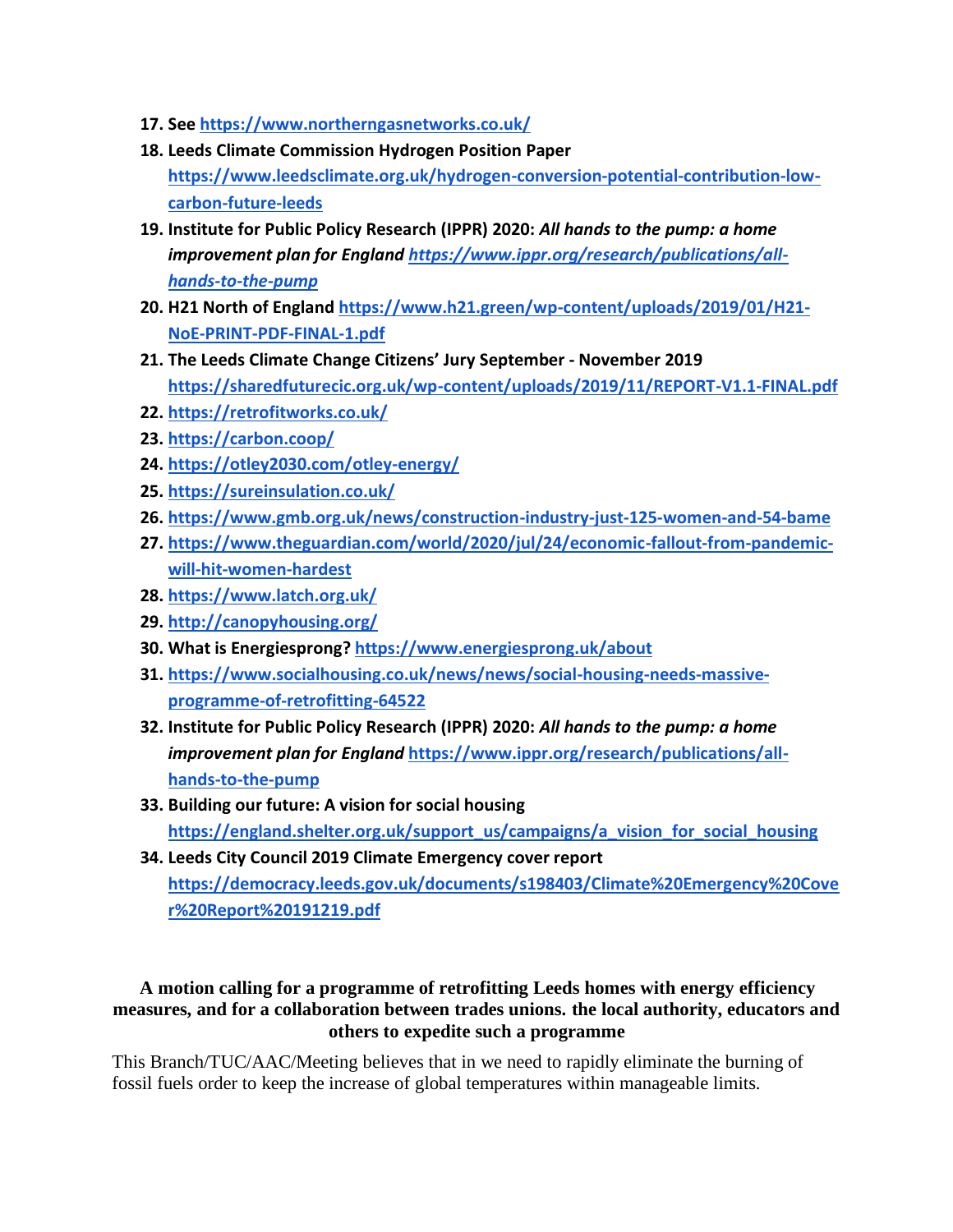To date there have been concerns that a policy based on the elimination of fossil-fuel energy might have an adverse impact on employment. Creating good quality jobs is a pressing concern, more than ever in the context of an economic recession resulting from the COVID pandemic.

We note that the energy used for domestic heating and hot water accounts for around 20% of the UK's greenhouse gas emissions, and so slashing these emissions must be a priority if we are to succeed in limiting global heating **[1]**

Great strides have been made in the development of renewable sources of energy for electricity generation in the form of wind, solar, tidal and geothermal energy. However, a successful transition to fully renewable energy also depends on an overall reduction in the amount of energy required.

Regardless of what energy source is used, the key to eliminating emissions from domestic heating and hot water is first and foremost to reduce demand by retrofitting/upgrading all homes with insulation and other measures, to excellent standards of energy efficiency.

Reducing the energy needed to heat homes to a high standard of comfort would have the advantage of eliminating fuel poverty and its many related health problems, whilst at the same time reducing the burden on renewable energy systems. For example, it would make it possible for heat pumps to become the main system for heating and hot water, using relatively little electricity.

An ambitious domestic energy efficiency programme would also create a large number of high quality skilled jobs. Exact figures depend on the timescale and scope of the programme adopted, but is possible that 9m UK homes could receive whole house retrofit measures within the remaining course of this parliament, saving 15% of total domestic energy demand and also creating 117,000 new jobs in year one and peaking at 382,000 in year four. Estimates by the Parity Project **[2]** suggest that getting all UK homes to an Energy Performance Certificate level C by 2030 would require 223,387 additional tradespeople immediately, rising to around 400,000 over the decade. Bringing the majority of Leeds stock up to an optimal EPC rating of A/B would require an even more ambitious programme.

The government funding currently available for upgrading/retrofitting homes is a fraction of what is needed: for example, the Social Housing Decarbonisation Fund is worth £380 million a year for 10 years, but covering even half the cost of retrofitting social rented sector homes falling below EPC level C would need £1.8 billion per year over the same period **[3].** The Green Homes Grant, worth a total of £2 billion, is a welcome step, but far more is needed.

In order to fully benefit from such measures we call on local trades councils, trades unions, local authorities, education and training establishments such as Leeds College of Building, as well as community organisations and retrofitting practitioners, to work together to enable whole house retrofits to be carried out within the region by:

1. Urgently utilising Green Homes Grants and demanding their extension

2. Seeking and campaigning for further financial methods of funding whole house retrofits.

3. Ensuring works carried out are undertaken by those with the appropriate skills, following thorough assessment of each dwelling, using safe and good quality materials, and that completed works are inspected for full compliance with safety and energy efficiency standards